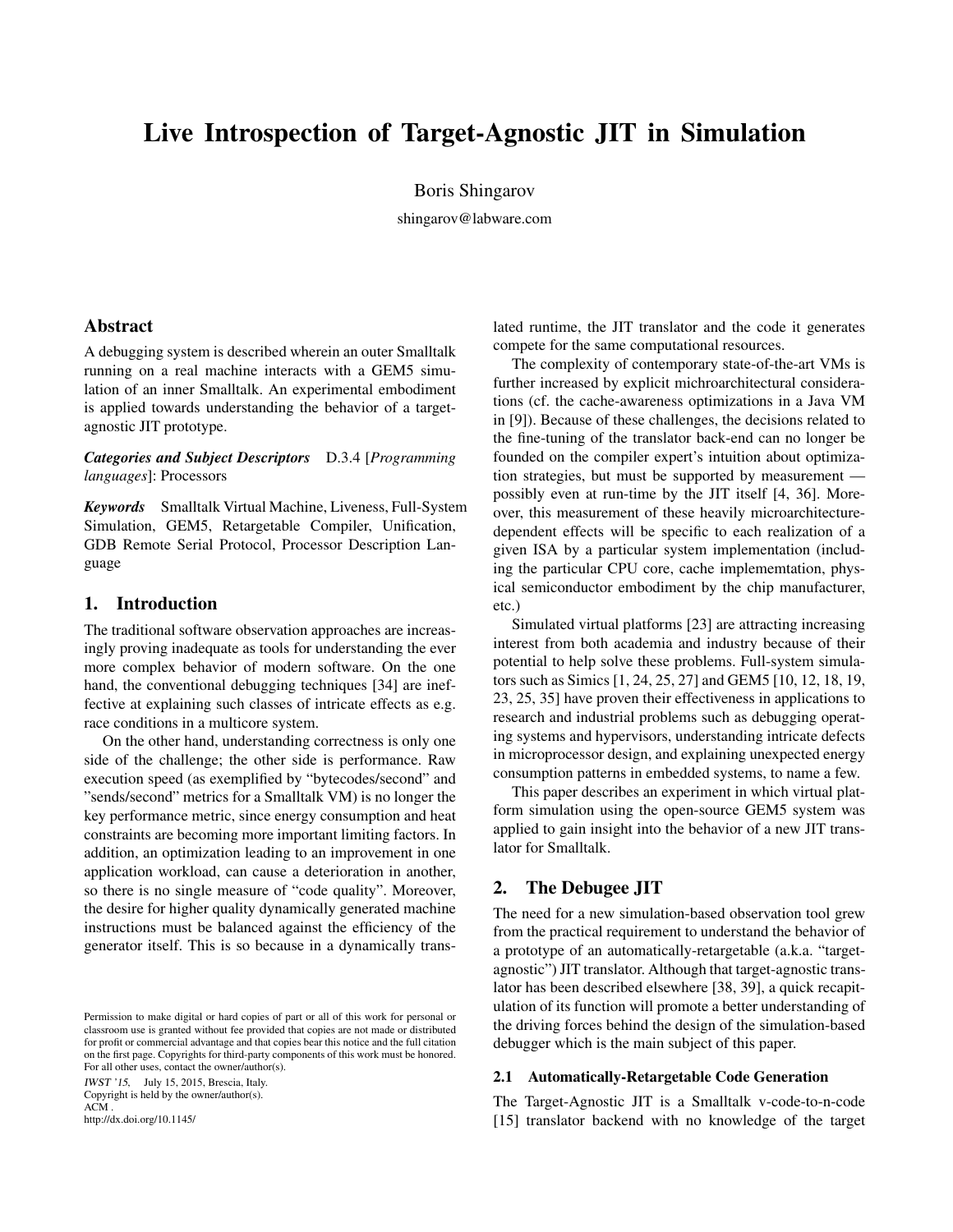

Figure 1. Overall Structure of the *"Target-Agnostic JIT"* Experiment

processor architecture coded in. It acquires target awareness at run-time by processing a formal specification of the target ISA written in a Processor Description Language (PDL) [17, 26, 31, 42] called ArchC [6]. Because the ArchC language is mostly oriented towards simulator generation, as opposed to machine reasoning about the ISA semantics which is essential for hardware synthesis and compiler derivation, the ISA semantics are extracted from a second specification written in the ACCGen language [5]. The Smalltalk JIT does not use any part of the ArchC nor ACCGen software, other than the language itself, and the specifications for four popular processor architectures.

If any PDL is to be useful for automatic code generator derivation, it must specify the following information about the target [13]: (1) the registers representing the processor state (General-Purpose Registers (GPR), Special-Purpose or Reserved Registers such as the Program Counter, condition flags, etc.); (2) addressing modes; (3) instruction encodings, (4) data types, and (5) machine operations, assigning each machine instruction a cost and a semantic definition. The following is an example of ACCGen semantic definition:

## define instruction addu semantic as ( (transfer Op1:GPR (+ Op2:GPR Op3:GPR)); ) cost 1;

These semantic statements essentially define a function from instructions to primitive fragments of the semantic effect tree (called "I/O assertions" in [13]); however, they provide no computational recipe for going in the opposite direction — i.e., from effects to instructions. This can be represented by the following equation:

$$
SJ = T \tag{1}
$$

where  $J$  is an instruction,  $T$  is its corresponding I/O assertion, and  $S$  is the "semantic operator"; each instance of  $S$ (such as,  $S_{SPARCv8}$  or  $S_{MIPS-I}$ ) contains the whole plurality of instruction semantics for the given ISA. The task of code generation is to solve the inverse problem for (1), i.e. to determine  $J$  given  $S$  and  $T$ . This solution has to exhibit a number of obvious general properties, such as computability (the function has to be total over all IR inputs, i.e. terminate in finite time producing either a J or a proof that  $SJ \neq T\forall J$ )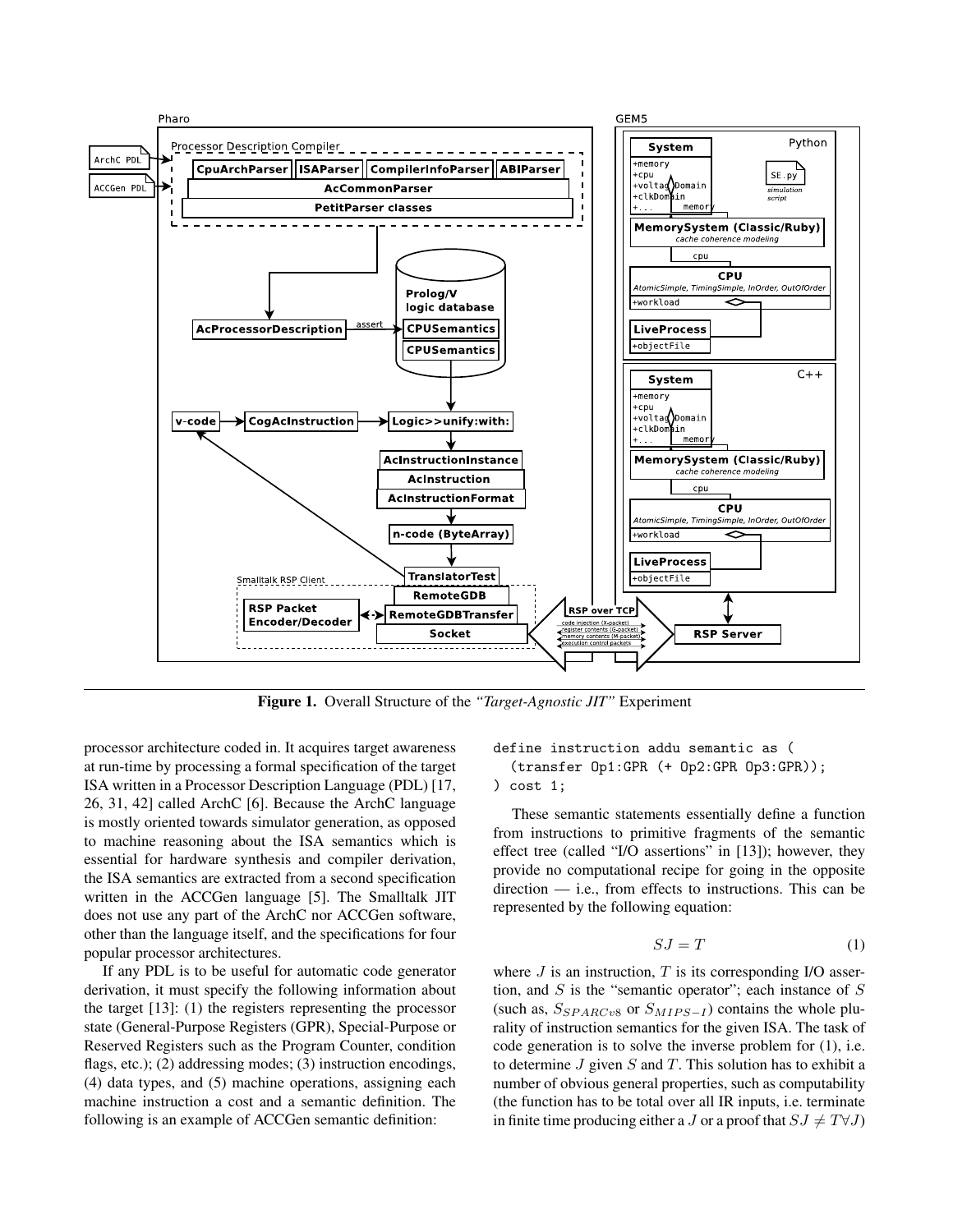and confluence (the function value has to be independent of the particular computation strategy chosen by the evaluator).

# 2.2 Unification

A target-specific translator backend benefits from humanprogrammed heuristic strategies for inverting the semantic operator  $S$ . In an automatically-retargetable backend,  $S$  is not known ahead of time. It is given by the processor description:

PDL  $\xrightarrow{parse} S$ .

However, merely parsing the PDL does not give us  $S^{-1}$ . In order to generate code, we need a general method for solving equation (1).

Because  $S$ ,  $J$  and  $T$  don't seem to have any immediately recognizable algebraic structure, the only mathematical theory directly applying to (1) seems to be unification, which concerns itself with the study of equations as such. Indeed, a simple equational-theoretic argument yields a short and elegant program for computing  $S^{-1}$ . The idea is the same as that of the basic word-problem algorithm of Knuth–Bendix [21]. Let's start with a simple example. (Because Prolog is probably the most widely known language for logic programming, let's use that language to express the rewriting program).

# 2.3 Instruction Semantics Rewriting

Consider the PowerPC instruction addiu RD, RA, D. Here RD and RA are 5-bit-wide GPR numbers, and D is a 16-bitwide immediate constant. This instruction adds the unsigned immediate constant  $D$  to the contents of register  $RA$ , and the result is stored in register RD. It follows the usual registerinstruction "RA-convention" that if RA is registered to  $r0$ , then zero is used instead of the contents of  $r0$ . Here is the ACCGen definition for addiu:

```
define instruction addiu semantic as (
 let 0p2 = "0" in
  (transfer Op1:GPR imm:Op3:tgtimm);
) cost 1;
```

```
define instruction addiu semantic as (
  (transfer Op1:GPR (+ Op2:GPR imm:Op3:tgtimm));
) cost 1;
```
The parser for the ACCGen grammar can trivially transform these (and any number of other) definitions into a Prolog clause string:

```
transfer(Op1,Op3) => addi(Op1,Op2,Op3) :-
  0p2 = 0,
  integer(Op3), Op3 < 65536,
  true.
```

```
transfer(0p1, +(0p2,0p3)) => addi(0p1,0p2,0p3) :-
  integer(Op3), Op3 < 65536,
  true.
```
Each of these axioms can be seen as a conditional rewrite [8]. The operator "=>" here has no special significance; it is simply the functor " $\Rightarrow$  /2" in infix form:

$$
op(500, xfx, \Rightarrow).
$$

A program to invert  $S$  combines any number of these instruction semantics definitions with the Cheng–van Emden– Parker's equation axioms [14, 32]:

```
e(X,Y) := e2(X,Y).
e2(X,Z) := e1(X,Y), e2(Y,Z).e2(X,X).
e1(X,Y) :- X \Rightarrow Y.
```
The above four lines turn the logic interpreter into a rewrite machine.

We also need the following left- and right-substitutivity axioms:

```
e1(transfer(A1,B), transfer(A2,B)) := e1(A1,A2).e1(transfer(A,B1), transfer(A,B2)) :- e1(B1,B2).
```
Already this tiny program is sufficient to emit some code:

```
:- e(transfer(gpr(2), 5), J).
J = addi(gpr(2), 0, 5).
```
What happens if the constant does not fit in the immediate operand field?

:- e(transfer(gpr(2), 500000), J). false.

This is because we still have to define the semantic equivalence properties of the abstract I/O effects. These specify the valid IR tree transformations which can be applied without changing the semantics of the program. For example, it is possible to store an intermediate computation result in a scratch register; this can be programmed as the following rewrite axiom:

```
transfer(A, C) \implies [Y, X] :-
  e(transfer(A,B), X),
  e(transfer(B,C), Y).
```
Many of these semantic equivalence axioms take us out of pure symbolic processing into meaning domains such as arithmetic. In the example above, the generator failed to emit a synthetic immediate constant because it had no notion of decomposition of integers into the result of an arithmetic operation over smaller-width integers. The Prolog clauses expressing such axioms will contain arithmetic predicates such as "is", "==/==" etc., triggering arithmetic computations as opposed to pure logical unification. For example, the meaning of "left shift" can be expressed thus:

```
transfer(Rd, V \ll S) => [X, Y] :-
  integer(V), integer(S),
  e(transfer(Rtmp,V), X),
  e(transfer(Rd,shl(Rtmp,S)),Y).
```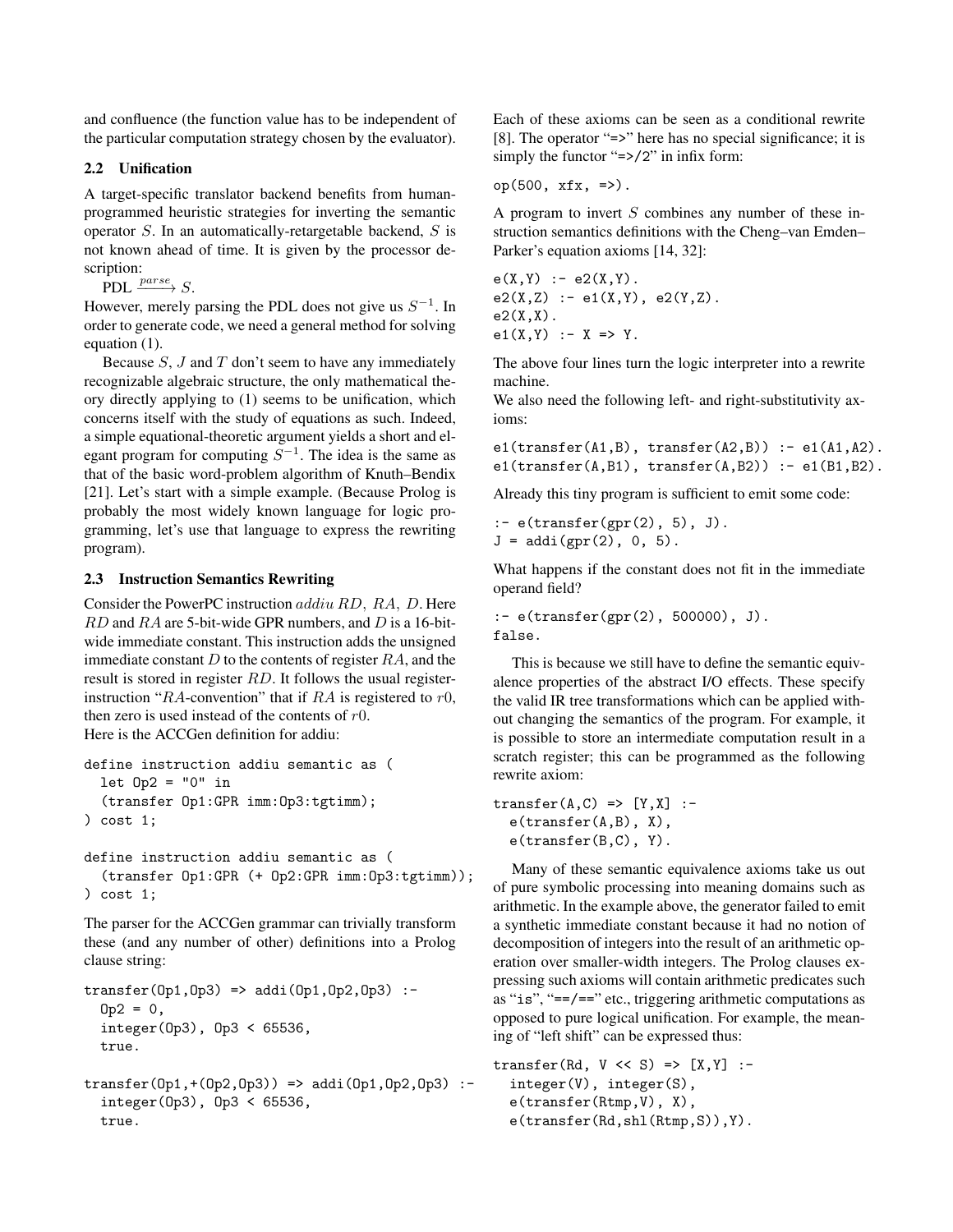Such semantic equivalence axioms operate at the level of the abstract IR tree and not of the machine instructions. (They are the machine-independent part of S, and programmed only once.) Even if we decide to aid the generator by providing a heuristic hint, (favoring a particular shift amount for decomposition based on the immediate field width):

```
transfer(R,Imm) \implies transfer(R, Hi \ \mid \ \sim \ Lo) \:-
  integer(Imm),
  Hi is (Imm /\ 0xFFFF0000),
  Lo is (Imm / \N 0x0000FFFF).
```
where the 0x0000FFFF and 0xFFFF0000 masks are precomputed from the

```
redefine operand tgtimm size to 16;
```
statement of the ACCGen description at parse time, the translator is still machine-invariant, all such information being parametrized by the PDL.

Upon adding similar transliterations of the ACCGen definitions for "or" and "shift", our program is now complete enough to emit combinations of register loads and or's of any size:

```
:- e(transfer(gpr(2), 500000), J).
J = [[addiu(_G2323, 0, 7),
instr_shl(_G2321, _G2323, 16)],
addiu(_G2322, 0, 41248),
ore(gpr(2),_G2321), _G2322))].
```
(Actually, the definition for shift is slightly more involved because on the PowerPC the left shift needs to be expressed in terms of rotate, but this does not change the operation of the rewriter).

#### 2.4 Bootstrapping the VM

The simple code generator described above, exhibits some interesting properties. Notably, in the answer from e/2 which we obtained in the previous section,  $J$  is not fully grounded. On the trivial level, this means that we have only performed instruction selection but not register allocation. On a much deeper level, the algorithm is capable of performing *narrowing* as opposed to mere *reduction*. This opens some interesting possibilities.

The dynamic nature of the JIT, namely the fact that it competes with the mutator for processor cycles, makes translation speed a critical component of the overall performance of the VM. Cattell [13] factorizes the translator into a *code generator* and a *code generator generator*, therefore distinguishing between a *machine description* and a *machine table*. In essence, a machine table is a pre-computed  $S^{-1}$ . The ability of the rewriter to perform narrowing, means that it is not necessary to do a full rewrite for every concrete T. Indeed, if J can be partially grounded (or, in Knuth–Bendix terminology [21], an "impure word"), then  $T$  can be too.

Combined with the ability of certain Prolog implementations (such as SWI-Prolog) to compile logic programs into native binary, this can mean getting the ability to save  $S^{-1}$  into a native object format (such as .so) essentially for free effortwise. Choosing a bootstrapping strategy becomes a matter of programming. In general, this JIT does not aim to be Slang-transliterated into C for execution. It can be encapsulated in a native object format using a Prolog compiler, or, if reliance on an external compilation tool is undesirable, such as in the context of trustworthy computing where formal set-theoretic or first-order-logic proofs are mandatory — it can start from a running full Smalltalk in the first phase of boorstrapping. How much is synthesized within that outermost Smalltalk, can vary considerably: at one extreme, it can be a short sequence of instructions (or even one instruction) representing the concretization of one abstract RTL instruction; at the other extreme, a complete base Smalltalk system including the translator itself (and certainly everything needed for the translator operation) is ahead-of-time translated and can then be lauched as a second-generation interactive environment. Application deployment is then reduced to a position somewhere in-between these extremes.

#### 2.5 Smalltalk Embodiment

The JIT prototype built by the author for conducting these experiments, consists of several components. A parser based on the PetitParser framework parses the ArchC and ACCGen processor descriptions arriving at a number of Smalltalk objects:

*AcProcessorDescription* is the top-level processor description object containing structural information such as the definitions of the machine's primary memory, storage bases, word sizes, as well as a collection of instruction encoding format definitions and a collection of available instruction definitions.

*AcInstructionFormat* represents an instruction format scheme. From a data representation point of view, it is a sequence of bitfield name-to-width associations. From a code generation point of view, it is the least specific level of variable binding: at this stage, only the family of binary instruction encoding is known.

*AcInstruction* objects encapsulate name, assembly syntax, encoding, and a forest of semantic trees with their costs. From a variable binding point of view, only those fields are bound that specify which instruction was selected (e.g., opcode), but not any operand fields; those are still unbound.

*GroundedInstruction* specifies the instruction fully, including the values of all operands.

During the parsing of the ISA semantics specification, rules about the ISA are assert'ed into the Prolog database. The final result of parsing the processor specification is an AcProcessorDescription object containing the Instruction Format and Instruction objects (representing "static"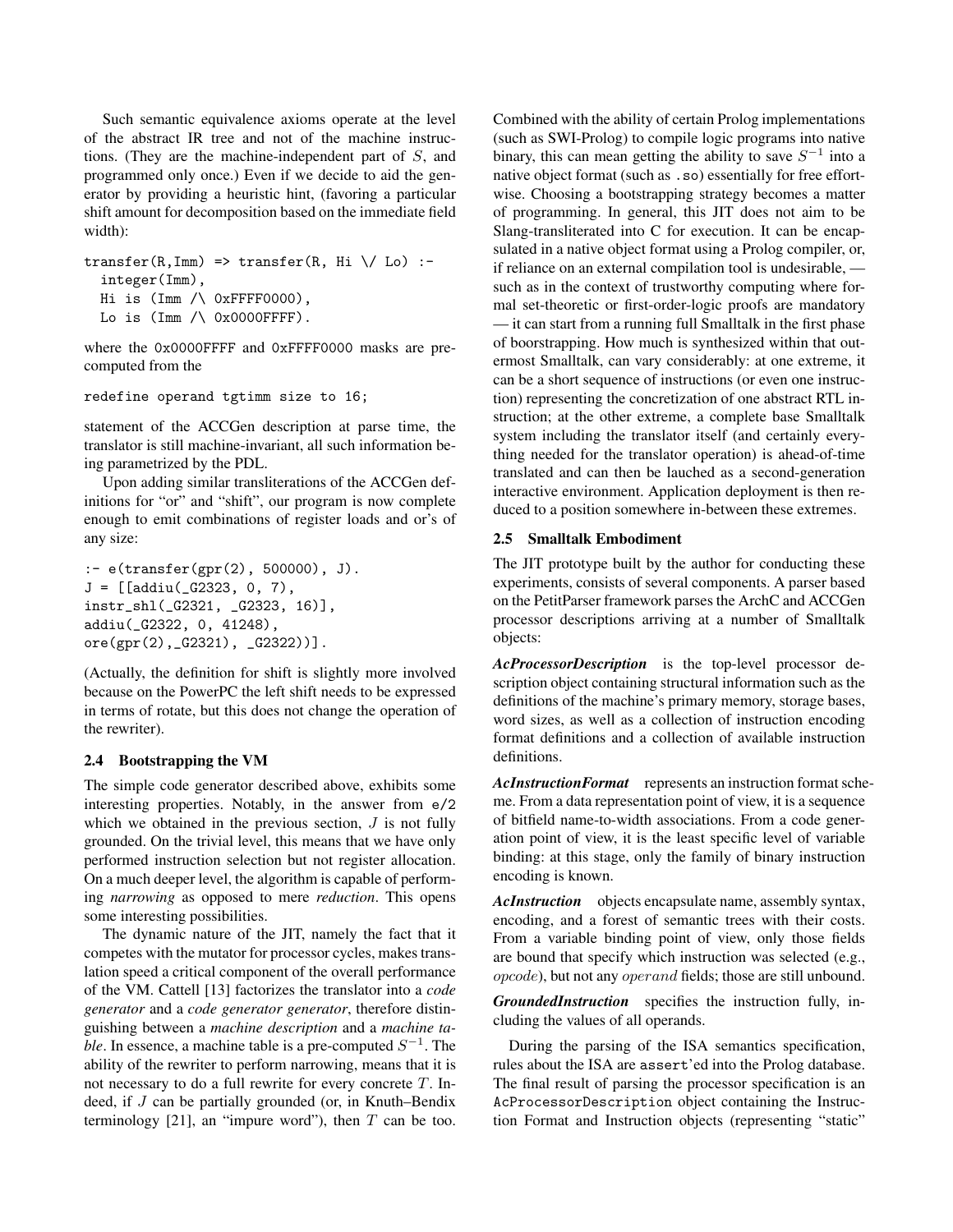

Figure 2. GTInspector showing an AcProcessorDescription

In the middle is the Dictionary of machine instructions. The instruction  $addi$  is showing on the right, including the encoding and the forest of two semantic trees; for each tree, we can see the ACCGen source, the Prolog rewriting rule, and the cost.

knowledge such as instruction encoding and mnemonics), and the logic database representing the knowledge of semantics. The actual instruction selection is achieved by matching the IR tree against the logic rules using the standard Prolog resolution engine as described above.

The result of the Prolog query is a list of fully grounded terms; these are converted back into an Array of GroundedInstructions which are in turn #collect:'ed to yield the final ByteArray of n-code.

These classes easily integrate with the Glamour tools to facilitate exploration of the processor model. Figure 2 shows one example where the GTInspector is open on an AcProcessorDescription instantiated by parsing the PowerPC ArchC definition.

In his experiments conducted by the author so far, he made no attempt to exploit the potential for higher code quality offered by matching the entire IR tree. The size of the instruction selection problem was strictly confined to concretization of individual "Abstract RTL Instructions" of the Cog translation framework. This is because the current instruction selector suffers from a number of problems. First, it performs depth-first search instead of dynamicprogramming factorization of the input tree. Although it would be possible to implement the latter [11], the author chose the former as the most general formalism to aid understanding the properties of target-agnostic instruction selection. Therefore, the generator would quickly die of combinatorial explosion if confronted with a sizable IR input. Second, at this time there is no register allocator: the code simply takes as many scratch registers as there are intermediate results. For IR inputs representing Cog's abstract RTL, this just happens to fit in the modeled processors' register files. Third and perhaps worst of all, it does not take into account weights (instruction costs) and there is no complete proof of computability nor of confluence. While the generator appears to work on simple inputs, there are no fundamental guarantees that e.g. changing the order of instruction definitions will not change the emitted instructions, or cause the algorithm to not terminate altogether. Formulating such complete guarantees is a direction for future work.

# 3. The Simulation-Oriented Debugger

To investigate the behavior of the generated n-code on the various currently available targets, and with a view towards future (possibly unconventional) targets, the author has developed a debugging system based on fully-controlled simulation of the target machine. The central element of this system is the GEM5 simulator; however, the versatility of the Remote Serial Protocol used to communicate between the host Smalltalk and the container of the target, allows for many other interesting options. For example, one could use Simics [1] as the target simulation vehicle. Even more intriguing possibilities are unlocked by having an RSPenabled scaffolding around a softcore running on reconfigurable silicon.

Unlike traditional tests in Smalltalk which run in a full live Smalltalk system and therefore bring its full complexity into every test, the new JTAG-boundary-scan-like introspection facility allows to partition the subsystem under test into a factorization which can be understood in ways fundamentally unattainable when observing a part interacting with a whole system. The reason is that in general,even a microscale subsystem can't be described in deterministic mechanical terms once it is a part of a non-deterministic macrosystem.

# 3.1 The GEM5 Simulator

GEM5 is an open-source framework for discrete-event simulation of computer platforms primarily aimed at architecture research [10, 12, 18, 19, 23, 25, 35]. It models many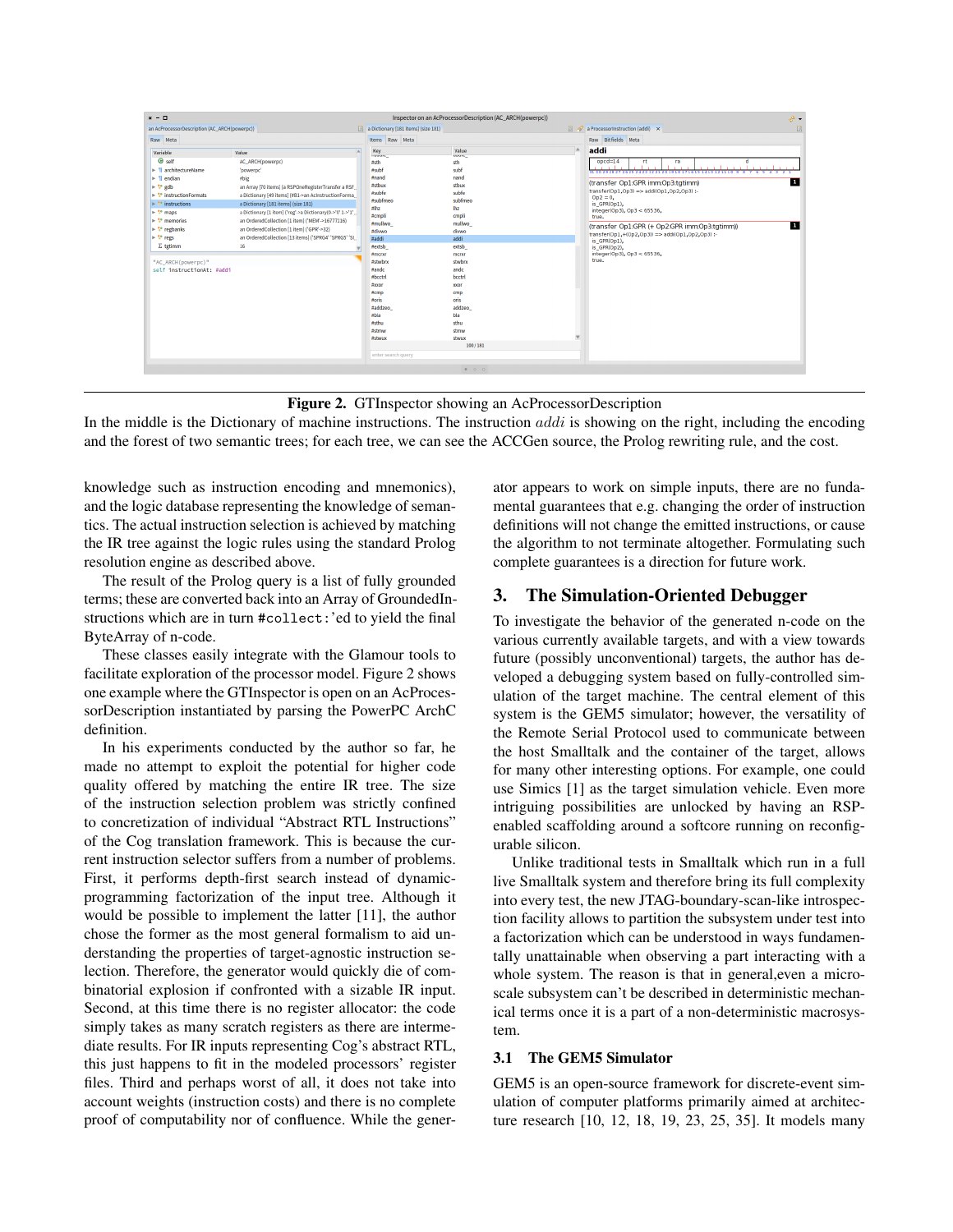processors and memory hierarchy organizations at various levels of fidelity depending on which aspect of the processor the researcher is interested in studying, such as system features below the architectural level, e.g. cycle-accurate microarchitecture-faithful timing and/or energy consumption.

#### 3.2 Simulated Processor Workloads in GEM5

GEM5 is scripted in Python. Running the simulator comprises two phases. In the configuration phase, a system of Python objects is instantiated which represents how the different elements provided by the framework are put together into a complete computer system simulation. This is performed by a Python script called the "Simulation Script". This hierarchy of objects is mirrored by a parallel hierarchy of C++ objects. In the simulation phase, these C++ objects are manipulated by the discrete-event simulation engine.

There are two example simulation scripts provided in the GEM5 distribution which in many simple cases allow the user to run simulations without having to write their own simulation scripts. The pre-packaged "FS.py" script enables full-system simulation of a complete unmodified operating system. This script is sufficient for many scenarios of FSSdebugging an OS kernel.

The other pre-packaged script, "SE.py", allows the GEM5 user to model the execution of a userspace process in Linux. The Python class LiveProcess, together with its C++ counterpart, implement the concept of guest OS process; this includes putting the CPU model into "syscall emulation" mode which redirects the guest's syscall interrupts to the host, mapping guest memory to host memory (since the SE mode replaces the MMU operation model), etc. LiveProcess's platform-specific subclasses encapsulate the knowledge of the ELF object code format and a few other platform specifics. Figure 3 shows the LiveProcess class hierarchy in standard GEM5.

#### 3.3 The Modified SE Workload

The primary function of GEM5 in the presently described experiment was to allow the investigation of the behavior of code emitted by the target-agnostic JIT. To achieve this, a new workload class was added to GEM5. Instead of reading program text from ELF, establishing the environment and setting the initial register values, such as the Program Counter, it fills these values from data received from the outer Smalltalk via the GDB Remote Serial Protocol. The remaining aspects of its operation (e.g. file descriptor mapping) is similar to the operation of LiveProcess.

## 3.4 The GDB RSP Server in GEM5

GEM5 includes a GDB Remote Serial Protocol server to which a standard GDB (configured for cross-debugging the correct target architecture) can be attached to debug the software running in simulation. This is different both from debugging the simulator itself (which can be freely mixed

with debugging the guest) and from attaching to a debug server that may be running inside simulation (the latter rarely makes much sense as it negates the benefits of simulation while serving the same purpose). The RSP server works the same way regardless of the simulation script (e.g., SE.py or FS.py) and of the SE/FS mode of the simulated CPU.

The RSP server provides access to the simulation within the capability meant by the GDB RSP protocol, but modifying the GEM5 source so that the RSP server supports functions not envisioned by GDB turns out to be relatively straightforward.

#### 3.5 Pharo RSP Client

As part of this experiment, the test harness for the new JIT contains a Smalltalk RSP client comprising three layers.

Class RemoteGDBTransfer implements the RSP's *packet transfer* layer, approximately corresponding to Layer 6 of the OSI model. It opens a TCP connection to GEM5 via a Pharo Socket object. It then parses/synthesizes the RSP packet frame structure such as the "\$"/"#" delimiters, checksums, special symbol escaping, distinguishing between 7 and 8-bit transfers, transmission of acknowledgements, and server interrupts.

Class RemoteGDB implements the Application layer of the RSP protocol (Layer 7 in OSI). The following is an example of a G packet exchange used to transfer the state of the processor's storage bases to the debugger: Pharo → GEM5:

\$g#67 Pharo ← GEM5:

+ \$00000000a6ffffbe000000000000000000000000000000000000000000000000 0000000000000000000000000000000000000000f0feffbe0000000050810000 1000000000000000000000000000000000000000000000000000000000000000

... 0000000000000000000000000000000000000000000000000000000000000000#f9 Pharo  $→$  GEM5:

+

This exchange is invoked by sending #getRegisters to a RemoteGDB. Other communications with the RSP server are initiated in a similar way.

This application layer of RSP necessarily contains parts specific not only to each ISA, but even to different processors within an ISA. For example, different processors in the PowerPC family may or not have registers vr0–vr31 depending on whether the particular chip implements the AltiVec section of the Power ISA v2.03 spec. Accordingly, the G-packet will or will not reserve positions for the transmission of vr0–vr31.

The ARchC/ACCGen PDL descriptions do not contain such information. Fortunately, the implementation of this part of the wire protocol by GDB is not completely handcoded, but parametrized by "processor feature" XML documents found under gdb/features within the GDB source. (There are, however, pieces which are not part of the XML but instead coded in C alongside the XML). The Pharo RSP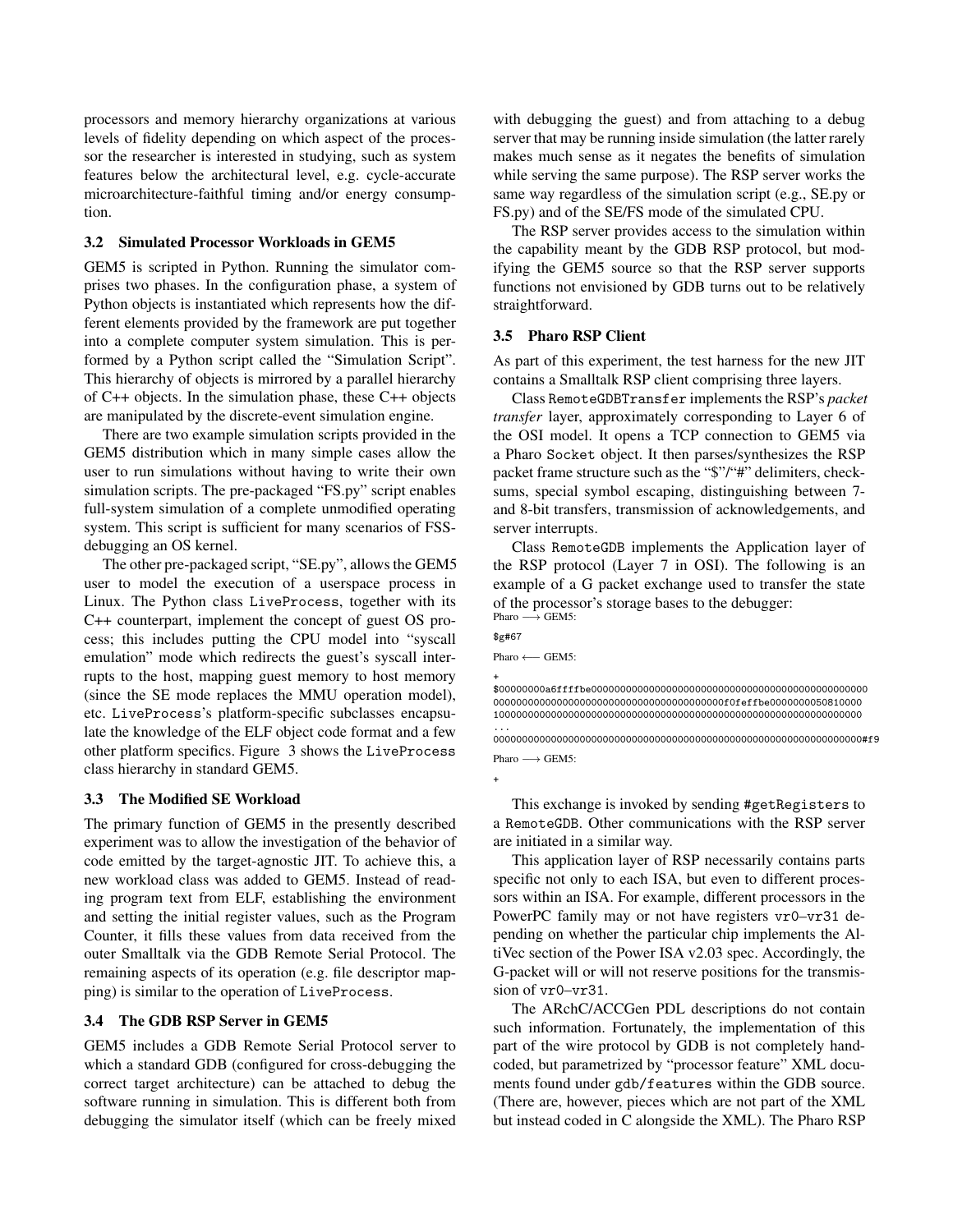

Figure 3. The LiveProcess Class Hierarchy

client uses PetitXml/PetitXPath to compute the processor's state bases wire transfer protocol from these feature descriptions.

#### 3.6 Simulation Exits

Once the segment of n-code to be tested as part of the test suite is injected into the address space of the simulated process, the simulator needs to perform a delimited amount of simulation steps after which the resulting machine state can be verified. One approach to such delimiting consists of counting the instructions being executed. For certain processor models that take into account the details of the pipeline operation, such simple counting is impossible altogether. One approach to solving this problem is to use special markers through which the workload communicates with the simulator. Unfortunately, today's common ISAs are not designed with such software/processor communication as a goal. Therefore, a number of workarounds have been widely used by the simulation community. For example, Simics [1] resorts to "magic instructions" to mark specific points in the program text for the simulator to perform a "magic breakpoint". A magic instruction is an agreed-upon instruction considered extremely unusual. For example, on Intel i386, such an instruction is

xchg %bx, %bx

#### On SPARC,

## sethi n, %g0

This device is only a workaround: on the one hand, it just happens that a whole operating system such as Linux does not contain the instruction, but there is no reason that a program *couldn't* contain this perfectly legal instruction; on the other hand, the flexibility of magic instructions as a software/simulator communication tool is limited.

The GEM5 SE mode uses the exit(2) syscall to terminate the simulation. This can be viewed as a case of normal execution: after all, this is the behavior of the unmodified program running on the physical microprocessor. However — in SE mode specifically — it can also be viewed as a case of software/simulator interaction, because instead of modeling the operation of the trap mechanism in the microprocessor (as it does in the FS mode) upon encountering the syscall interrupt instruction, the CPU model in SE mode branches into special "syscall emulation" code. This behavior is not part of the "live process" component but of the CPU model itself.

The Target-Agnostic JIT's test harness injects a syscall at the exit path(s) of the basic blocks emitted by the JIT in fine-granularity tests. (The JIT itself never emits syscalls; the latter are encoutered in the libc functions (let's ignore vDSO for simplicity) called from primitives, but not in the translated bytecode.)

In addition to being a simple marker, such syscall or interrupt instructions can serve as a two-way software/simulator communication mechanism. For example, they can transmit the elapsed simulated time ("ticks") from the simulator to either the outer or the inner Smalltalk (via RSP or placing the value into a simulated register, respectively).

# 4. Conclusions and Future Work

The experimental embodiment of the GEM5-based debugger built by the author proves it is possible to realize the repeatability, reversibility and other advantages offered by simulation in the context of gaining insight into the behavior of a Smalltalk VM.

The logical next research goal is to create a higher abstraction on top of the RSP client such that the simulated Smalltalk workload can be debugged at the level of the normal Smalltalk debugger. Indeed, the modular nature of the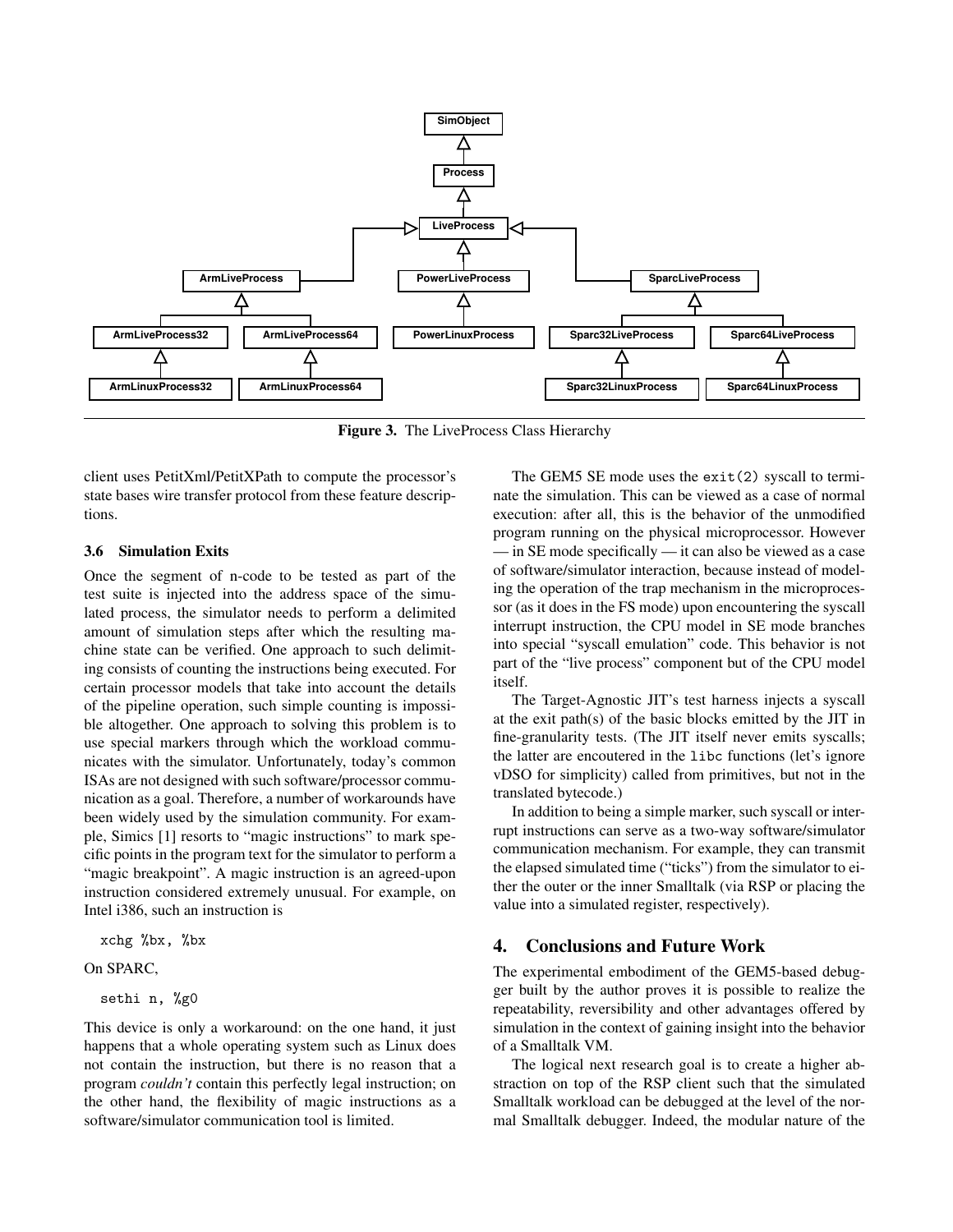simulator allows to introspect the workload's semantic constructs on the simulator side. In fact, such "context trackers" are what distinguishes simulation as an aid in understanding the software running under simulation as opposed to merely executing it (which is what a real machine does). A typical example are OS process trackers and context switchers which follow the state of the running OS's process (which is an abstract concept existing only within that guest OS).

A number of researchers, including this author, have built simulator modules for analysis of simulated execution of Smalltalk and Java runtimes at the VM constructs level [37, 41]. These modules can parse the object headers and bodies, walk over the Smalltalk stack, track the ProcessorScheduler's manipulation of Smalltalk processes, etc., so that the programmer can debug the VM at a high level while enjoying the full benefits of repeatability and reversibility as well as detailed time and power measurements.

This allows the concept of liveness as defined within the framework of a "live Smalltalk system" to be generalized to a continuum of possibilities between the "image evolution" model of Smalltalk-80 and the "static program declaration" Algol-like model. In addition to the direct advantages to Smalltalk debugging such as repeatability and reversibility, it would then be intriguing to compare the properties of a high-level out-of-band [37] Smalltalk debugger based on the techniques proposed in this paper with those of remote debuggers based on e.g. distributed Smalltalk.

Future work on the debugee JIT itself will attempt to overcome the equation-theoretic deficiencies of the current rewrite engine. Further, the author intends to apply his system to serve as the implementation substrate for an actual Smalltalk. Modtalk [20] appears to be a singularly promising target for such an attempt, for a multitude of reasons. First, it allows its mechanical components (such as the proposed translator) to interact with a similarly deterministic mechanical surrounding environment. Second, it specifies the object layout, object memory access primitives, messaging, garbage collection and other mechanisms which are traditionally outside of the scope of the translator's concern, in a general formalism so that the same translator can also be used to derive the machine code implementing said mechanisms. Third, in traditional Smalltalk VMs some of these mechanisms rely on fundamentally untrustworthy implementation substrates. Removing this reliance may enable certain trustworthy-computing applications the reliability requirements of which are unsatisfiable with today's mainstream Smalltalk VM implememtations.

# Acronyms

CPU Central Processing Unit.

ELF Executable and Linkable Format.

FS Full-System Simulation Mode. FSS Full-System Simulation.

GDB GNU Debugger. GPR General-Purpose Register.

I/O Input-Output.

IR Intermediate Representation.

ISA Instruction Set Architecture.

JIT Just-in-Time Translator.

MMU Memory Management Unit.

OS Operating System.

PDL Processor Description Language.

RSP Remote Serial Protocol.

RTL Register-Transfer Language.

SE Syscall-Emulation mode.

vDSO Virtual Dynamic Shared Object.

VM Virtual Machine.

#### **References**

- [1] D. Aarno, J. Engblom. Software and System Development Using Virtual Platforms. Elsevier, 2015.
- [2] A. V. Aho, S. C. Johnson. Optimal Code Generation for Expression Trees. J.ACM, Vol. 23, No. 3, 1976.
- [3] A. V. Aho, M. Ganapathi, S. Tjiang. Code Generation Using Tree Matching and Dynamic Programming. ACM Transactions on Programming Languages and Systems, 1989.
- [4] M. Arnold, M. Hind, B Ryder. An Empirical Study of Selective Optimization. 13th International Workshop on Languages and Compilers for Parallel Computing.
- [5] R. Auler, P. C. Centoducatte, E. Borin. ACCGen: An Automatic ArchC Compiler Generator. 24th International Symposium on Computer Architecture and High Performance Computing, New York, USA, 2012.
- [6] R. Azevedo, et al. The ArchC Architecture Description Language. International Journal of Parallel Computing, 33(5): 453–484, October 2005.
- [7] J. Bastian, S. Onder. Specification of Intel IA-32 Using an Architecture Description Language. IFIP TC-2 Workshop on Architecture Description Languages (WADL), Toulouse, France, 2004.
- [8] J. A. Bergstra, J. W. Klop. Conditional Rewrite Rules: Confluence and Termination. Journal of Computer and System Sciences 32, 323–362 (1986)